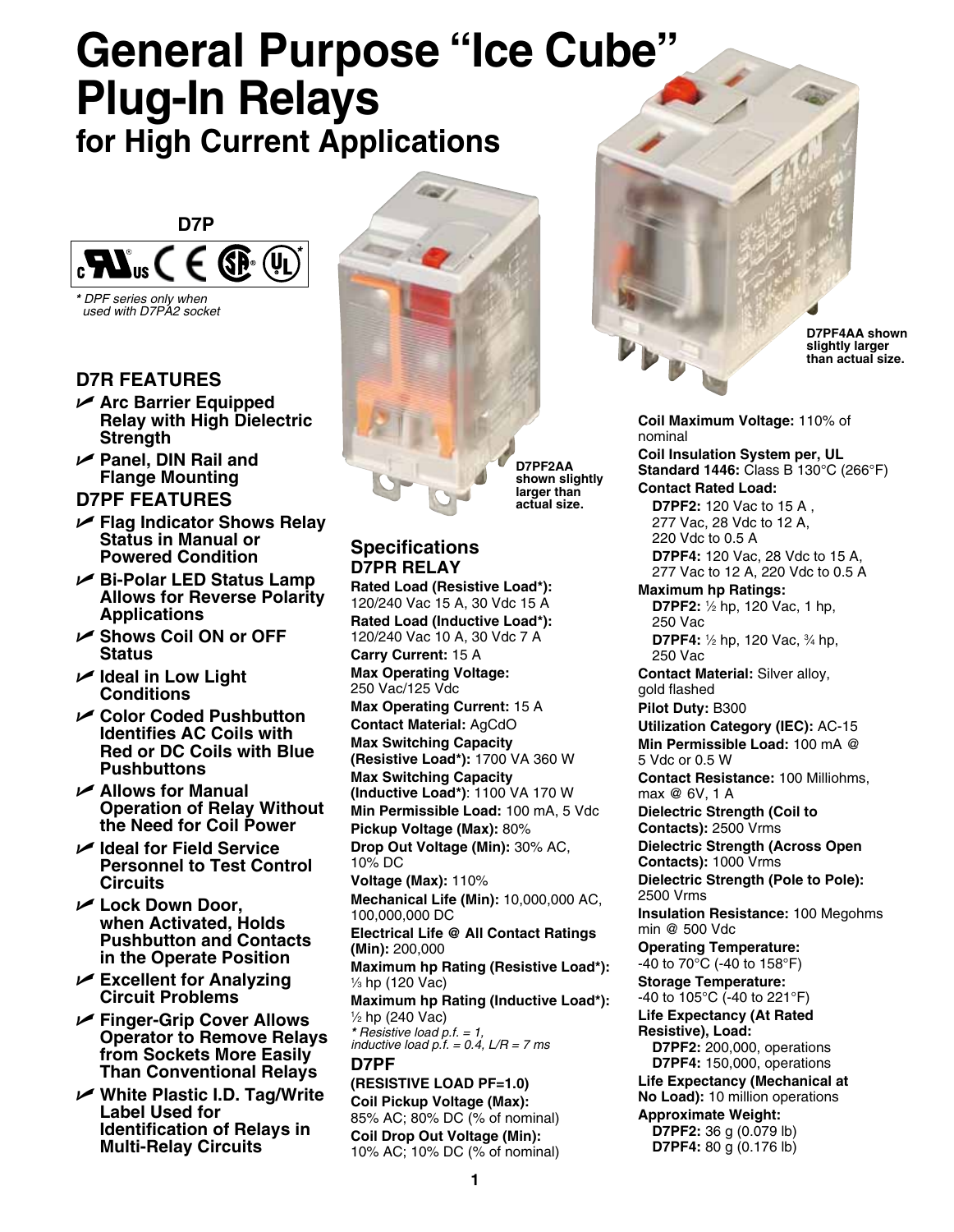### **Relay/Socket Compatibility Guide**

| <b>Relay</b> | <b>Single Socket and</b><br><b>Hold Down Spring/Clip</b> | <b>Socket</b> | <b>Hold Down Spring</b> | <b>Mounting</b><br><b>Style</b> |
|--------------|----------------------------------------------------------|---------------|-------------------------|---------------------------------|
| D7PF2        | D7PF2-BC                                                 | D7PA5         | PQC-1342                | Panel                           |
| D7PF2        | D7PF2A-BC                                                | D7PAA         | PQC-1342                | DIN Rail                        |
| D7PF4        | D7PF4-B                                                  | D7PA4         | NА                      | DIN Rail                        |
| D7PR1        | D7PR2-BC                                                 | D7PA2         | PQC-1342                | DIN Rail                        |
| D7PR1        | D7PR5-BC                                                 | D7PA5         | PQC-1342                | Panel                           |
| D7PR2        | D7PR2-BC                                                 | D7PA2         | PQC-1342                | <b>DIN Rail</b>                 |
| D7PR2        | D7PR5-BC                                                 | D7PA5         | PQC-1342                | Panel                           |
| D7PR3        | D7PR3-BC                                                 | D7PA3         | PYC-B <sub>2</sub>      | DIN Rail                        |
| D7PR4        | D7PR4-BC                                                 | D7PA4         | PYC-B <sub>2</sub>      | DIN Rail                        |

#### **Socket Specifications**

| <b>Socket</b> | <b>Description</b>                                       | <b>Electrical Rating</b> | <b>Mounting Torque</b> | <b>Hook-Up Wire Range</b>      |
|---------------|----------------------------------------------------------|--------------------------|------------------------|--------------------------------|
| D7PAA         | 1 and 2 pole DIN rail<br>mount, finger safe <sup>®</sup> | 16 A, 300V               | 8 to 10 in-lbs         | 20 to 12 AWG                   |
| D7PA2         | 1 and 2 pole DIN rail mount                              | 15 A, 250V               | 0.785 Nm to 1.18       | 14 AWG max                     |
| D7PA3         | 3 pole DIN rail mount                                    | 10 A. 300V               | 7 to 8 in-lb           | 12 to 22 AWG solid or stranded |
| D7PA4         | 4 pole DIN rail mount                                    | 10 A, 300V               | 7 to 8 in-lb           | 12 to 22 AWG solid or stranded |
| D7PA5         | and 2 pole panel mount                                   | 15 A, 250V               | NA                     | 14 AWG max                     |

## **Relay Coil Resistance**

| Relay | <b>Voltage</b> | Ω    | Milliamps* | Relay | <b>Voltage</b> | Ω    | Milliamps* |
|-------|----------------|------|------------|-------|----------------|------|------------|
| D7PF2 | 24 Vdc         | 650  | 37         | D7PR2 | 24 Vac         | 180  | 41         |
| D7PF2 | 120 Vac        | 3830 | 12         | D7PR2 | 120 Vac        | 4430 | 11         |
| D7PF4 | 120 Vac        | 2200 | 188        | D7PR3 | 120 Vac        | 2700 | 12.6       |
| D7PR1 | 24 Vdc         | 750  | 32         | D7PR4 | 24 Vdc         | 360  | 67         |
| D7PR1 | 120 Vac        | 4430 | 11         | D7PR4 | 120 Vac        | 2000 | 14.8       |



**D7PR2A shown slightly larger than actual size.**



**D7PR3A shown slightly larger than actual size.**

*\* At 60 Hz for AC coils.*



**D7PA2 shown slightly larger than actual size.**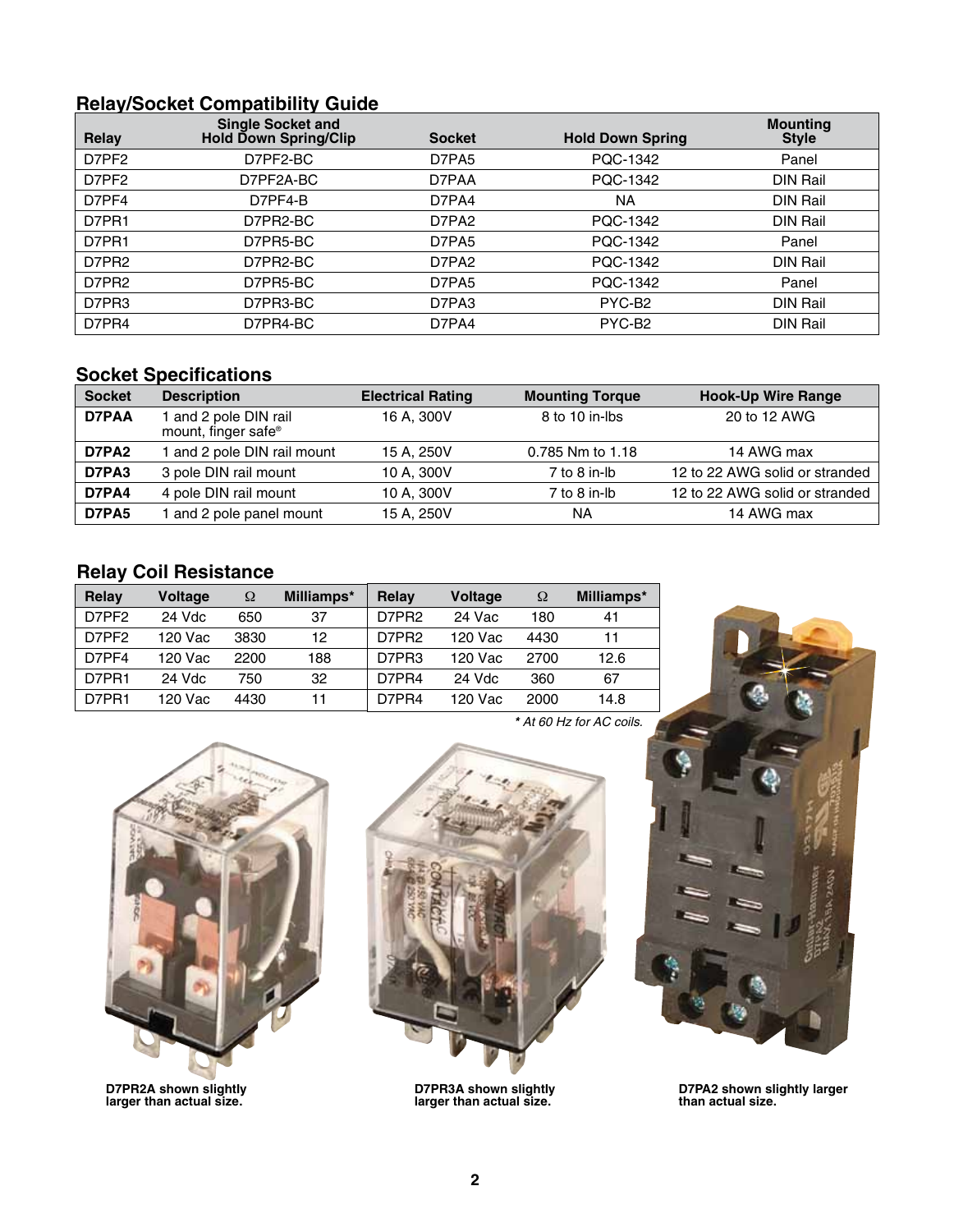